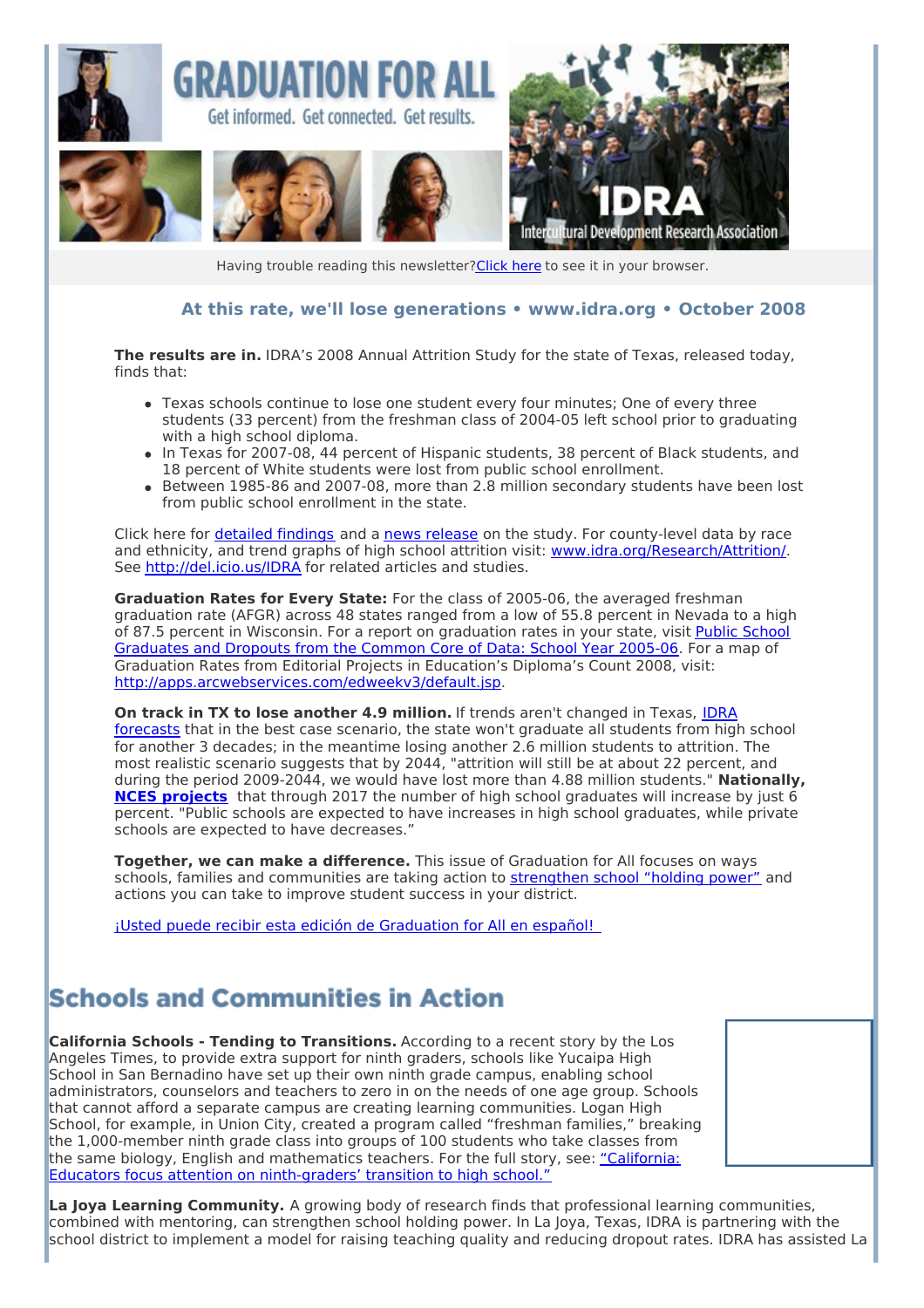Joya ISD in creating a professional learning community supported by mentoring and coaching activities in the classroom. This effort creates a culture of support and success for secondary students previously at risk of dropping out. Through the La Joya learning community, students' reading scores on the Texas Assessment of Knowledge and Skills (TAKS) increased at a statistically significant level, student attendance rose, no at-risk student dropped out, and there were many fewer disciplinary problems. To find out more about the La Joya learning community model, tune in to: Professional Learning [Communities](http://idra.createsend1.com/t/1/l/giujl/l/www.idra.org/Podcasts/Resources/Professional_Learning_Communities_in_Schools/) in Schools, Episode 25, of IDRA's Classnotes Podcast Series.

**A Framework for Action.** When parents, families and others are actively involved as partners with their schools, students thrive and the [community](http://idra.createsend1.com/t/1/l/giujl/l/www.idra.org/Podcasts/Resources/School_Holding_Power_for_Every_Child/) itself is made stronger. *Listen in!* to "Action for School [Change"](http://idra.createsend1.com/t/1/l/giujl/l/www.idra.org/Podcasts/) and School Holding Power for Every Child, as IDRA president & CEO, Dr. María "Cuca" Robledo Montecel, discusses the essence of the dropout problem and what can be taken to guarantee graduation for every student.

**From the Principal's Office.** "What was… critical was creating and maintaining meaningful culture where parents were valued, respected and treated with dignity and respect…Until we can value our students, parents and community, we will remain the same." – from a conversation with Rogelio López del Bosque, Ed.D., IDRA senior education associate and former principal of Eastwood Academy High School in the Houston ISD. Under his leadership, Eastwood maintained a 100 percent graduation rate, a 98+ percent attendance rate, and substantial college readiness results in math and English. For recommendations on creating family-friendly schools that strengthen student success, see: "Principal Shares Successes in Parent [Involvement."](http://idra.createsend1.com/t/1/l/giujl/l/www.idra.org/IDRA_Newsletter/August_2006_Community_Engagement/Principal_Shares_Successes_in_Parent_Involvement/)

#### **Toolbox**

**Create a Local School-Community Action Team to Translate Information to Action.** Here are some resources and "how to's" for getting started:

Organized [Communities,](http://idra.createsend1.com/t/1/l/giujl/l/www.annenberginstitute.org/CIP/publications/2008/organized-communities-stronger-schools.pdf) Stronger Schools: A Preview of Research Findings (2008) by the Annenberg Institute (report)

"Action for School [Change"](http://idra.createsend1.com/t/1/l/giujl/l/www.idra.org/Podcasts/) a Classnotes podcast with IDRA president & CEO, Dr. María "Cuca" Robledo Montecel (audio file)

Developing a [Collaborative](http://idra.createsend1.com/t/1/l/giujl/l/www.sedl.org/connections/resources/rb/research-brief3.pdf) Team Approach to Support Family and Community Connections with Schools: What Can School Leaders Do? (research brief by SEDL)

Effective Parent [Outreach](http://idra.createsend1.com/t/1/l/giujl/l/www.idra.org/Podcasts/Resources/Effective_Parent_Outreach/) - Episode 38, IDRA Classnotes Podcast (audio file)

[Communities](http://idra.createsend1.com/t/1/l/giujl/l/www.idra.org/Podcasts/Resources/Communities_Using_Data_to_Improve_their_Schools/) Using Data to Improve their Schools (Episode 34, IDRA Classnotes Podcast) (audio file)

IDRA School [Holding](http://idra.createsend1.com/t/1/l/giujl/l/www.idra.org/portal/) Power Portal – (Texas web portal on actionable data)

Principles for [Policymaking](http://idra.createsend1.com/t/1/l/giujl/l/www.idra.org/School_Holding_Power/Policy_Principles/) - (Article on setting "Uncompromising Expectations for Graduating All Students")

Knowledge for Action Organizing [School-Community](http://idra.createsend1.com/t/1/l/giujl/l/www.idra.org/IDRA_Newsletter/January_2008_Parent_and_Community_Engagement/Knowledge_for_Action/) Partnerships Around Quality Data (article)

For more tools and resources, visit IDRA's School [Holding](http://idra.createsend1.com/t/1/l/giujl/l/www.idra.org/School_Holding_Power/) Power action page, where you'll find policy principles, strategies for individuals and communities, and action steps for parents (in English and Spanish).

### **Youth Voices**

"The best thing I did last month was [sharing] my knowledge [with] someone who needs it and will respect me." "This past month the best thing about tutoring was [showing] the kids... there is a place in the world for them to shine." - Seventh grade tutors at Kennedy Middle School in Atlanta taking part in IDRA's Coca-Cola Valued Youth Program. To learn more about how the program works to keep 98 percent of tutors in school and how to start a program at your school, visit: www.idra.org/Coca-Cola Valued Youth Program.html/

#### **●●●●●●●●●●●●●●●●●●●●●●●●●●●●●●●●●●●●●●●●●●●●●●●●●●●●●●●●**

**We want to hear from you!** You received this e-letter either because you've expressed interest in the topic or somebody who likes you forwarded it to you. Have a story of school-community partnership that's raising graduation rates? Let us hear from you. To submit questions or comments, send e-mail to [gradforall@idra.org](mailto:gradforall@idra.org).

**Tell a friend:** Feel free to forward [Grad4All](http://idra.createsend1.com/t/1/l/giujl/l/idra.forward-email.com/?r.l.giujl.fa8b08a4) to anyone who shares a passion for every student's success.

The Intercultural [Development](http://idra.createsend1.com/t/1/l/giujl/l/www.idra.org/) Research Association is an independent, private non-profit organization whose mission is to create schools that work for all children.